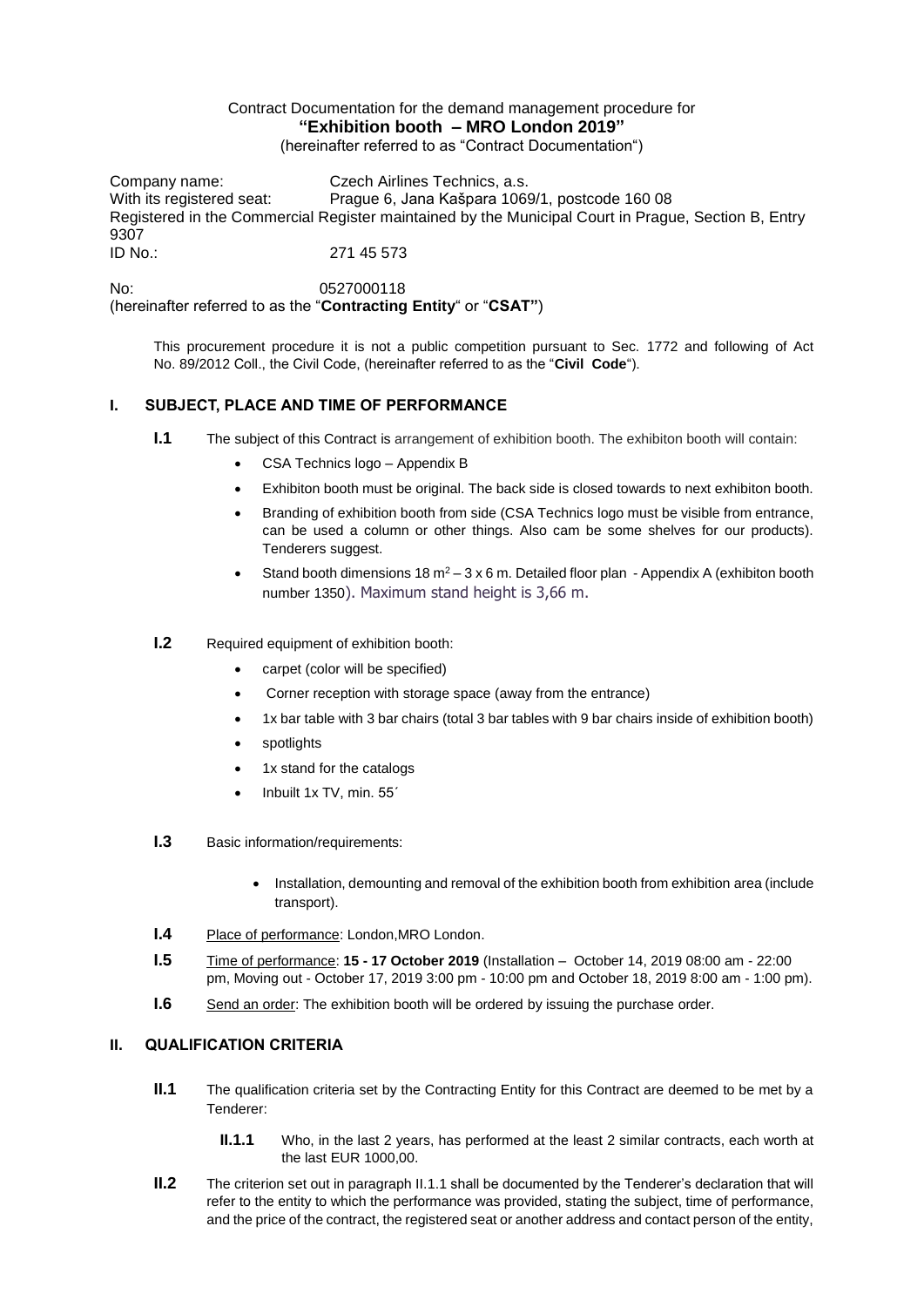including the e-mail address and telephone (former contracts for the Contracting Entity need not be documented, only the name, contract number, and date of its conclusion will suffice). The declaration must also ie the date and the signature of the person representing the Tenderer. Tenderer shall include photo documentation about the contracts.

#### **III. ELABORATION OF THE BID AND THE TENDER PRICE**

- **III.1** The price shall be the highest admissible, shall be set in EUR and exclusive of value-added tax. VAT shall be treated in line with the relevant applicable and effective VAT law. The Tender Price shall include transport costs and any and all other costs of the Tenderer which need to be expended in the performance of the order.
- **III.2** The Tenderer shall be responsible for including all of its costs in the price and for the completeness of unit price appraisal, including the costs of transport to the place where the order is to be performed and the costs related to the specific place in which the order is to be performed.

## **IV. DEADLINES FOR AND MANNER OF BID SUBMISSION**

- **IV.1** The deadline for the submission of the tenders drawn up in line with the Contract Documentation: **03.04. 2019 by 18:00 a.m. CET,** by E – ZAK electronic instrument.
- **IV.2** E ZAK electronic instrument:
	- **IV.2.1** All acts in the context of a procurement procedure shall be carried out electronically via an electronic tool  $E - ZAK$ , if the Contracting entity does not provide specifications or in the course of a procurement procedure. The Contracting entity highlights that for full use of all electronic  $E - ZAK$  tools, there must be performed and completed full registration of Applicant.
	- **IV.2.2** The Contracting entity recommends to all Applicants continuously monitor the web address of the public contract.
	- **IV.2.3** All documents sent via the E-ZAK electronic tool shall be deemed to have been duly delivered on the date of their delivery to the user account of the addressee of the document in the electronic tool E-ZAK. If the document is not sent in writing, the E-ZAK electronic tool will send the addressee to the contact email address a reminder that a new user account has been or has not been sent to a new user account in the E-ZAK electronic tool.
	- **IV.2.4** The terms and conditions regarding the E-ZAK electronic tool, including information on the use of electronic signature, are available at:

<https://zakazky.prg.aero/data/manual/EZAK-Manual-Dodavatele.pdf>

[https://zakazky.prg.aero/data/manual/QCM.Podepisovaci\\_applet.pdf](https://zakazky.prg.aero/data/manual/QCM.Podepisovaci_applet.pdf)

- **IV.3** A tender shall be delivered prior to the expiration of the tender submission deadline.
- **IV.4** A tender shall be drawn up in English.
- **IV.5** A tender shall contain the required documents with the following structure:
	- **IV.5.1** Documents showing compliance with the qualification criteria;
	- **IV.5.2** The Bid price;

### **V. BID EVALUATION METHOD**

- **V.1** The tender Bids shall be evaluated according to the economic advantageousness of the Tender Bid. Partial evaluation criteria are:
	- a) **the Bid price in EUR exclusive VAT** weighting **50%,**
	- b) **proposal of design exhibition booth** weighting **50%.**

ad a) - (lowest tender price without VAT / tender price of the specific evaluated offer) x 100 x weight of the criteria = economic advantageousness of the criteria;

ad b) - each professional member of the committee will allocate bids mark 1 or 5, where 5 is the best rating (satisfy) and 1 the worst (unsatisfied). As a best offer will be evaluated bid, which